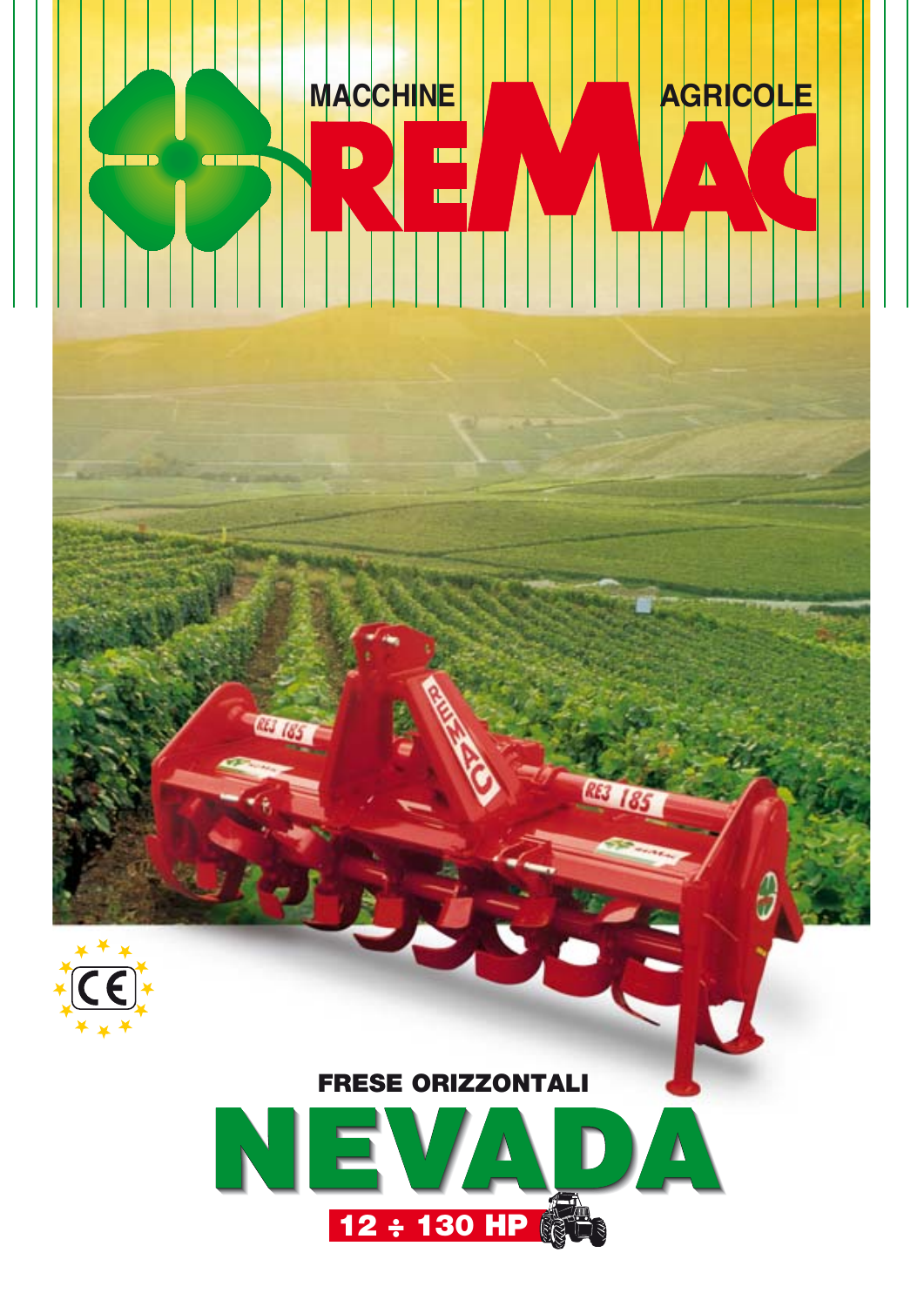## **SERIE FRESE ORIZZONTALI**  $\mathbf{E}$  $\sqrt{2}$  $\frac{1}{2}$

**Gamma completa di macchine** di alta qualità per la preparazione del terreno di semina, per trattori da 15 a 130 HP. Dotate di slitte o rulli intercambiabili, cambio di velocità, fisse o spostabili, a richiesta.

### **NEVADA RE 1 12 ÷ 30 HP B**

| Mod.                | $\triangle$ n° |    | ≋ | 会 |    | Kg  |
|---------------------|----------------|----|---|---|----|-----|
| <b>RE 1 F - 85</b>  | 16             | 41 |   |   | 44 | 160 |
| <b>RE1S-85</b>      | 16             | 27 |   |   | 58 | 160 |
| <b>RE 1 F - 105</b> | 20             | 51 |   |   | 54 | 190 |
| <b>RE1S-105</b>     | 20             | 27 |   |   | 78 | 190 |
| RE 1 F - 125        | 24             | 61 |   |   | 64 | 210 |
| <b>RE1S-125</b>     | 24             | 27 |   |   | 98 | 210 |

527 180

# **20 ÷ 50 HP RE 2 NEVADA**

| Mod.                | n°<br>पता |    | Â | 医 |     | Kg  |
|---------------------|-----------|----|---|---|-----|-----|
| <b>RE 2 F - 105</b> | 20        | 50 |   |   | 55  | 210 |
| <b>RE 2 S - 105</b> | 20        | 35 |   |   | 70  | 210 |
| <b>RE 2 F - 125</b> | 24        | 60 |   |   | 65  | 230 |
| <b>RE 2 S - 125</b> | 24        | 35 |   |   | 90  | 230 |
| <b>RE 2 F - 145</b> | 28        | 70 |   |   | 75  | 250 |
| <b>RE 2 S - 145</b> | 28        | 35 |   |   | 110 | 250 |
| <b>RE 2 F - 165</b> | 32        | 80 |   |   | 85  | 260 |
| RE 2 F - 185        | 36        | 90 |   |   | 95  | 280 |

ಳಿ

|                                 | Ж                            |                               |                                            |  |
|---------------------------------|------------------------------|-------------------------------|--------------------------------------------|--|
| Caratteristiche tecniche:       | <b>Technical features:</b>   | Donn es techniques:           | <b>Technische Eigenschaften:</b>           |  |
| Velocità riduttore              | Speed governor               | Vitesse reducteur             | Untersetzer-Geschwingkeiten<br>$n^{\circ}$ |  |
| Larghezza di lavoro             | Works width                  | Largeur de travail            | Arbeitsbreite<br>cm                        |  |
| Zappette per flangia            | L-hoe blades for flange      | Binettes pour flasque         | Messeranzahl pro flansch<br>$n^{\circ}$    |  |
| P.T.O. giri/min.                | P.T.O RPM                    | Tours/min. P.T.O              | Zapfwellendrehzahl                         |  |
| Attacco a 3 punti               | 3 points connection          | Attelage à 3 points           | Norm-Dreipunkt<br>cat.                     |  |
| Regolazione profondità          | Depth adjustment with        | Reglage de la profondeur      | Tiefeneinstellung                          |  |
| con slitte                      | slides.                      | au moyen de glissières        | über Schlitten.                            |  |
| Trasmissione a catena           | Transmission wet chain.      | Transmission par              | Antrieb über Kette im                      |  |
| in bagno d'olio                 |                              | chaîne en bain d'huile.       | Oelbad.                                    |  |
| Dotazione di serie:             | <b>Standard features:</b>    | Dotation de serie:            | Serienausstattung:                         |  |
| Cardano con sicurezza a bullone | Cardan with bolt safety      | Cardan avec secureté à boulon | Gelenkwelle mit Scherbolzen                |  |
| Piedino di parcheggio           | Parking foot                 | Béquille de stationnement     | <b>Standfuss</b>                           |  |
| Protezione presa di forza       | Power take-off quard         | Protection prise de force     | Gelenkwellenschutz                         |  |
| A richiesta:                    | On request:                  | <b>Optionnels:</b>            | <b>Auf Wunsch:</b>                         |  |
| Cardano a frizione              | Cardan with clutch           | Cardan à friction             | Gelenk mit Kupplungssicherung              |  |
| Cambio di velocità              | Speed gearbox                | Changement de vitesse         | Getriebe mit versch. Geschwindigkeiten     |  |
| Rullo posteriore                | Rear roller                  | Rouleau arriére               | <b>Hintere Walze</b>                       |  |
| 6 zappette per flangia          | Impeller with 6 scuffle hoes | Rotor à 6 petites houes       | Rotor mit 6 Messern                        |  |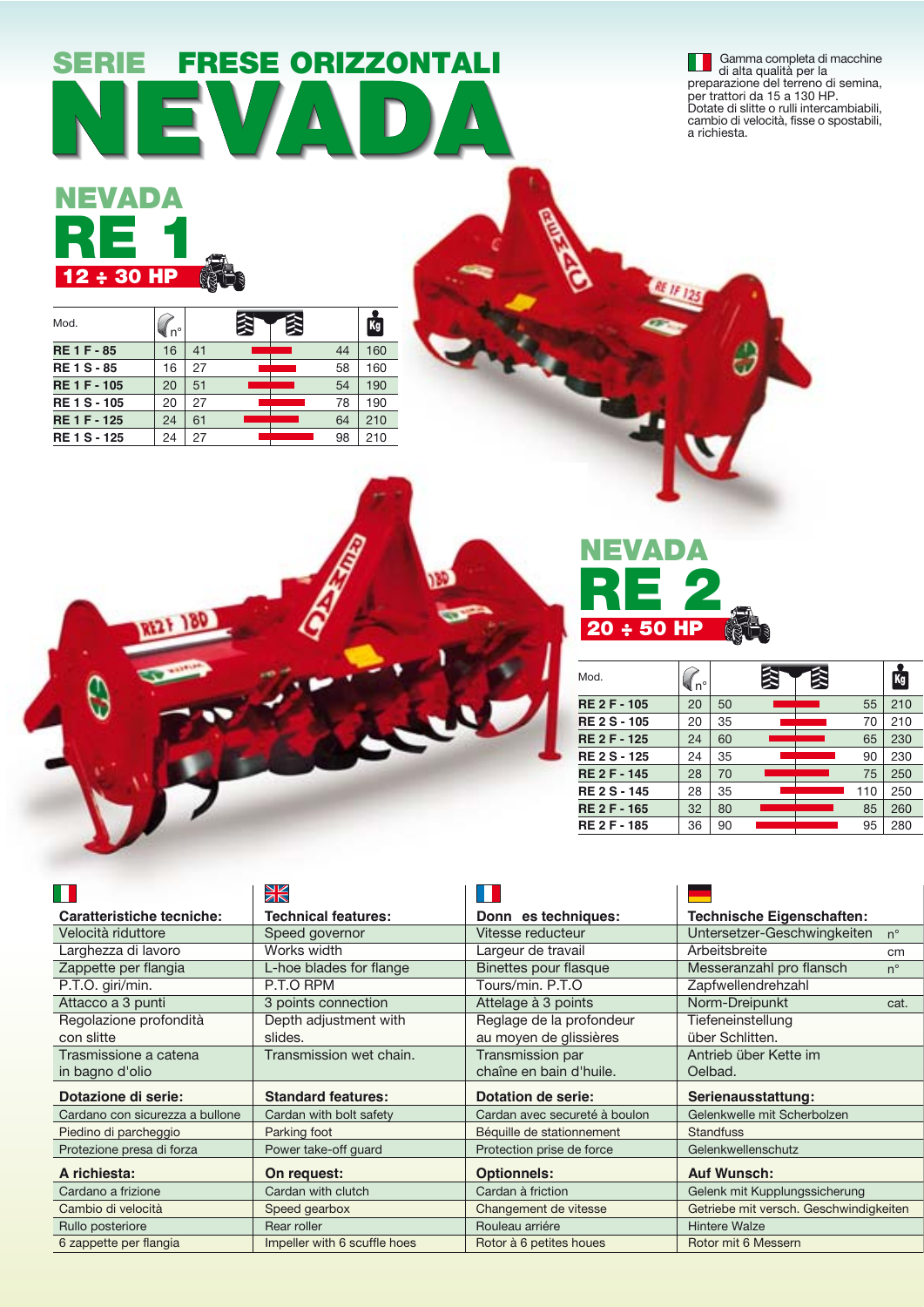$\sum$  Full range of top quality machines for preparation of sowing land, for tractors from 15 to 130 HP. Complete with interchangeable skid or rollers, gearshif, fixed or movable,

on request.

**Gamme complète de machine** de toute première qualité pour la préparation du terrain à semer pour tracteurs de 15 à 130 HP Avec glissières ou rouleaux interchangeables, changement de vitesses fixes ou mobiles, à la demande.

**Komplette Serie** hochqualifizierter Maschinen für Traktoren von 15 bis 130 PS zur Vorbereitung des Saatbetts. Die Maschinen sind mit untereinander auswechselbaren Schlitten oder Walzen, und unterschiedlichen Getriebegeschwindigkeiten, auf Wunsch fest oder verstellbar ausgerüstet.



| Mod.              | $\P$ n $^{\circ}$ |     | 爻 | 刭   | Kg  |
|-------------------|-------------------|-----|---|-----|-----|
| <b>RE 3 F-130</b> | 24                | 63  |   | 67  | 270 |
| <b>RE 3 S-130</b> | 24                | 35  |   | 95  | 270 |
| <b>RE 3 F-155</b> | 28                | 75  |   | 80  | 310 |
| <b>RE 3 S-155</b> | 28                | 35  |   | 120 | 310 |
| <b>RE 3 F-180</b> | 32                | 88  |   | 92  | 360 |
| <b>RE 3 F-205</b> | 36                | 100 |   | 105 | 400 |



| <b>NEVADA</b><br>RE | <b>NEVADA</b><br>RE 2               | <b>NEVADA</b><br>RE 3 | NEVADA<br>RE 4  |
|---------------------|-------------------------------------|-----------------------|-----------------|
|                     |                                     |                       |                 |
| 85-105-125          | 105-125-145-165-185 130-155-180-205 |                       | 180-205-230-255 |
| $\overline{4}$      | 4                                   | 4                     | 6               |
| 540                 | 540                                 | 540                   | 540             |
| 1 <sup>a</sup>      | 2 <sup>a</sup>                      | 2 <sup>a</sup>        | 2 <sup>a</sup>  |
|                     |                                     |                       |                 |
|                     |                                     |                       |                 |
|                     |                                     |                       |                 |
|                     |                                     |                       |                 |
|                     |                                     |                       |                 |
|                     |                                     |                       |                 |
|                     |                                     |                       |                 |
| А                   |                                     |                       |                 |
| <b>NO</b>           |                                     |                       |                 |
|                     |                                     |                       |                 |
| <b>NO</b>           | <b>NO</b>                           |                       | <b>STANDARD</b> |

| Mod.                | $n^{\circ}$ |        | 灸     | Kg  |
|---------------------|-------------|--------|-------|-----|
| <b>RE4F-180</b>     | 42          | 90     | 90    | 600 |
| <b>RE4F-205</b>     | 48          | 102.5  | 102,5 | 680 |
| <b>RE4F-230</b>     | 54          | 115    | 115   | 730 |
| <b>RE 4 F - 255</b> | 60          | 127,51 | 127,5 | 800 |



Dati, descrizioni e illustrazioni sono forniti a titolo indicativo e non impegnativo.<br>Characteristic and descriptions are given as indicative and not binding.<br>Donnèes, descriptions et illustrations sont fournies à titre in und können eventuelle Aenderungen erfahren.